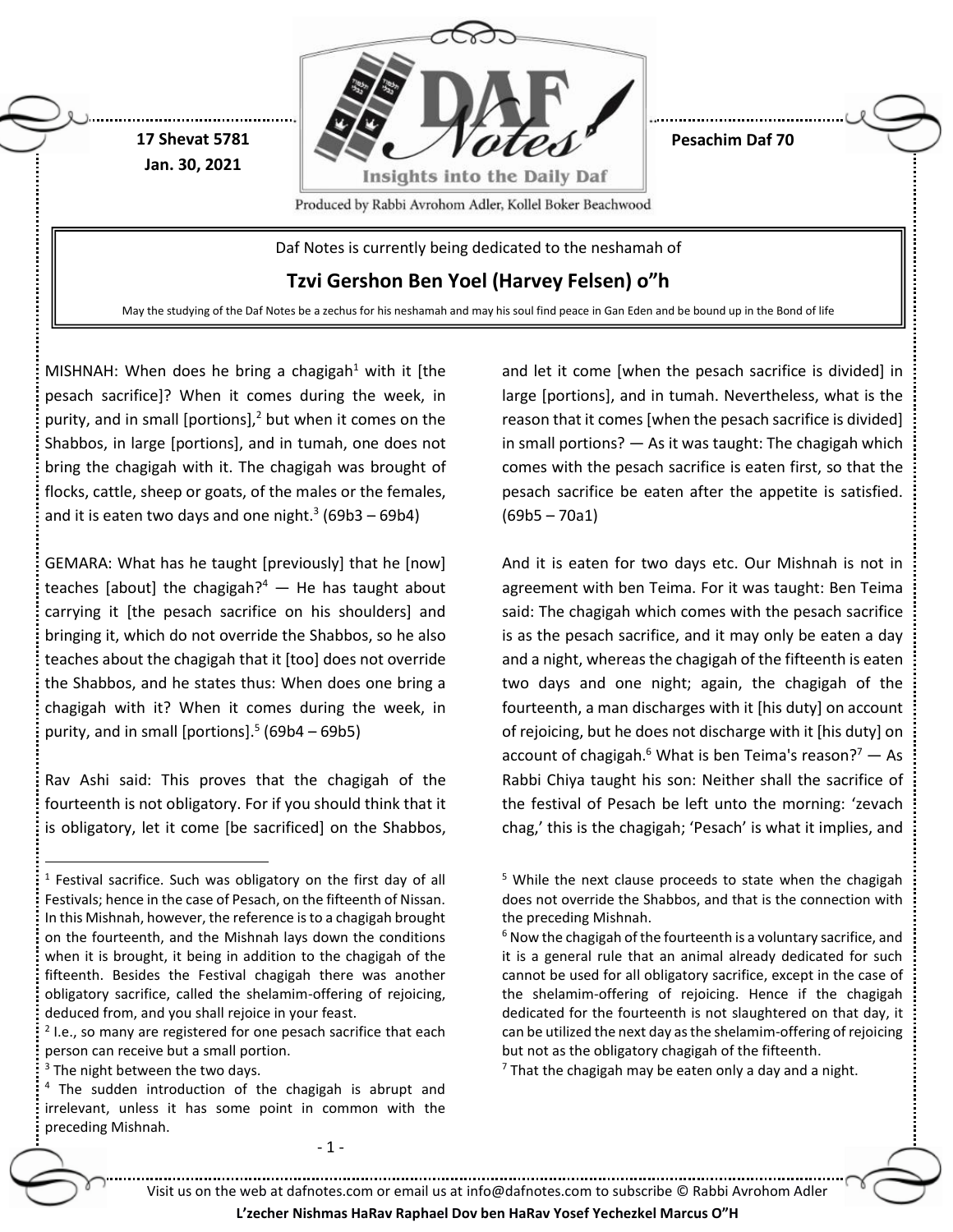

the Divine Law said, 'it shall not be kept overnight'. (70a1 – 70a2)

The Scholars asked: According to ben Teima, is it [the chagigah] eaten roasted or is it not eaten roast?<sup>8</sup> [Do we say,] When the Divine Law compared it to the pesach sacrifice it was in respect of keeping it overnight, but not in respect of roasted; or perhaps there is no difference? — Come and hear: On this night all [must be eaten] roasted; and Rav Chisda said: These are the words of ben Teima. This proves it.<sup>9</sup> (70a2)

The Scholars asked: According to ben Teima, does it [the chagigah] come from cattle or does it not come from cattle; <sup>10</sup> does it come from females or does it not come from females; does it come a two-year old, or does it not come a two-year old? [Do we say,] when the Divine Law compared it to the pesach sacrifice it was in the matter of eating,<sup>11</sup> but not in respect of all [other] things; or perhaps there is no difference?  $-$  Come and hear: The chagigah which comes with the pesach sacrifice is as the pesach sacrifice: it comes from the flock, but it does not come from cattle; it comes from the males but it does not come from the females; it comes a year old, but it does not come a two-year old, and it may be eaten only a day and a night,

 $\overline{a}$ 

- $11$  I.e., in the conditions under which it must be eaten.
- $12$  That it may be eaten only a day and a night.

and it may be eaten only roasted, and it may be eaten only by those who have registered for it. [Now,] whom do you know to hold this view? $12$  Ben Teima. This proves that we require everything. This proves it. (70a2 – 70a3)

The Scholars asked: According to ben Teima, is it subject to [the prohibition of] breaking a bone, or is it not subject to [the prohibition of] breaking a bone? [Do we say,] though the Divine Law compared it to the pesach sacrifice, yet the verse states: '[neither shall you break a bone] of it,' [implying] 'of it,' but not of the chagigah;' or perhaps, this 'of it' comes [to teach], of a fit [sacrifice], but not of an unfit one? $13$  – Come and hear: If a [slaughtering] knife is found on the fourteenth, one may slaughter with it immediately; $14$  [if it is found] on the thirteenth he must repeat the tevillah.<sup>15</sup> [If he finds] a meat cleaver,<sup>16</sup> whether on the one or on the other, $17$  he must repeat the tevillah.<sup>18</sup> Who [is the authority for this]?<sup>19</sup> Shall we say the Rabbis?<sup>20</sup> Why does a [slaughtering] knife differ, that we assume that it had been immersed; $^{21}$  because it is fit for [slaughtering] the pesach sacrifice? Then a meat cleaver too, surely it is fit for [breaking the bones of] the chagigah? <sup>22</sup> Hence it must be [the view] of ben Teima, which proves that it is subject to [the prohibition of] breaking a bone!  $-$  No: in truth [it is the view of] the

<sup>&</sup>lt;sup>8</sup> I.e., must it be eaten roasted or not? Similarly the questions which follow.

<sup>&</sup>lt;sup>9</sup> That the chagigah too must be roasted.

<sup>&</sup>lt;sup>10</sup> And it must come from sheep or goats.

 $13$  If the pesach sacrifice is unfit its bones may be broken.

<sup>&</sup>lt;sup>14</sup> Without immersing it. For if it were tamei its owner would have immersed it on the thirteenth, so that it should be tahor at sunset, in readiness for slaughtering the pesach sacrifice on the fourteenth. We disregard the possibility that the owner may have lost it some time ago, for Jerusalem was thronged at pesach sacrifice and it could not have lain long without being discovered.

 $15$  I.e., he must immerse it, though even if it was tamei its owner may already have done so.

 $16$  A large knife used for cutting up meat and breaking the bones, but not as a rule for slaughtering.

<sup>&</sup>lt;sup>17</sup> Viz., the thirteenth or the fourteenth.

 $18$  For since the bones of the pesach sacrifice must not be broken, even if it was tamei its owner may not have troubled to immerse it on the thirteenth but waited for the fourteenth, to have it in readiness for the use of breaking bones on the following day, to break the bones of the chagigah of the fifteenth or of the shelamim-offering of rejoicing.

<sup>&</sup>lt;sup>19</sup> Which implies that there is no breaking of bones on Erev Pesach.

<sup>&</sup>lt;sup>20</sup> Who do not compare the chagigah of the fourteenth to the pesach sacrifice, and consequently hold that the bones of the former may be broken.

 $21$  On the day before by the owner so that he who finds it need not immerse it.

<sup>&</sup>lt;sup>22</sup> Why then should the finder repeat the immersion?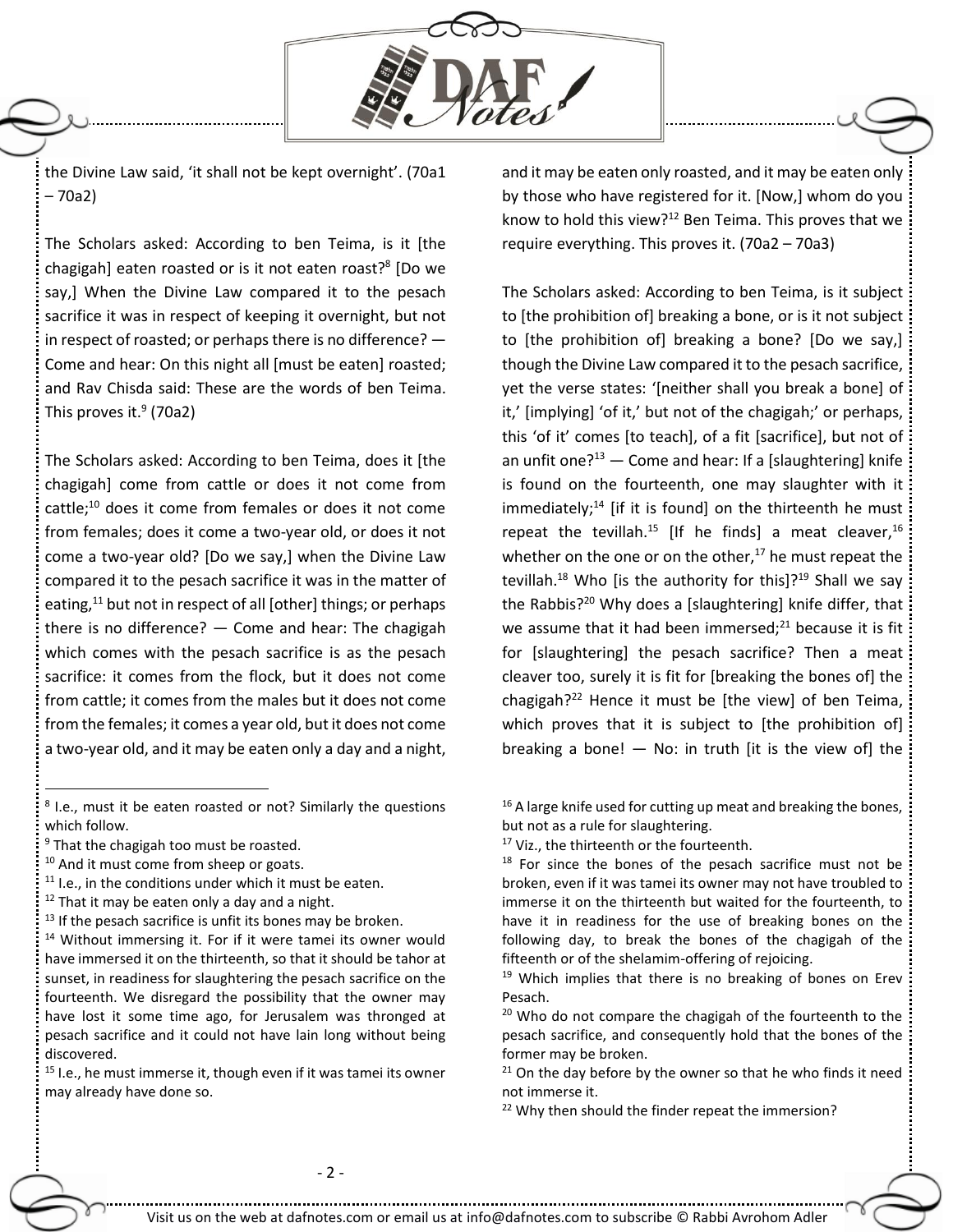

Rabbis, and [this was taught] e.g., when it [the pesach sacrifice] comes on the Shabbos.<sup>23</sup> But since the second clause teaches: If the fourteenth occurred on the Shabbos, he may slaughter with it immediately;<sup>24</sup> and [likewise if he finds it] on the fifteenth, he may slaughter with it immediately; $^{25}$  if a cleaver is found tied to a knife, it is as the knife,<sup>26</sup> it follows that the first clause<sup>27</sup> does not treat of the Shabbos? — Rather it means that it [the pesach sacrifice] came in large [portions].<sup>28</sup> How can they know?<sup>29</sup> — Rather it means that it came in tumah. <sup>30</sup> Yet after all, how could they know? $31 -$  The Nasi had died. $32$  When did the Nasi die? Shall we say that he died on the thirteenth,  $33$ then why was it necessary for the owner to perform tevillah for the knife?<sup>34</sup> Again, if he died on the fourteenth, why does the knife differ, that [we say] he [its owner] gave it tevillah, and why does the cleaver differ, that [we assume] he did not give it tevillah? $35 -$  This arises only when the Nasi was in a dying condition on the thirteenth. As for the knife, [concerning] which [there is] one doubt,  $36$ he would give it tevillah [on the thirteenth]; the cleaver,

 $\overline{a}$ 

[concerning] which [there are] two doubts,<sup>37</sup> he would not give it tevillah. (70a3 – 70b2)

It was taught: Yehudah the son of Durtai separated himself [from the Sages], and went and dwelt in the South. $38$ '[For,]' said he, 'if Elijah should come and say to Israel, "why did you not sacrifice the chagigah on the Shabbos?" what can they answer him? I am astonished at the two greatest men of our generation. Shemaiah and Abtalyon, who are great Sages and great interpreters [of the Torah], yet they have not told Israel: The chagigah overrides the Shabbos. Rav said: What is the reason of the son of Durtai? Because it is written: And you shall sacrifice the pesachoffering unto Hashem your God, of the flock and cattle; yet surely the pesach sacrifice is only from sheep or goats? But 'flock' refers to the pesach sacrifice, [while] 'cattle' refers to the chagigah, and the Divine Law said: 'And you shall sacrifice the pesach-offering'.<sup>39</sup> Said Rav Ashi: And are we to arise and explain the reason of separatists? But the verse comes for [the exegesis]

 $32$  And the whole community would have to take part in his funeral, which would render them all tamei.

<sup>33</sup> When the vessels are generally taken for tevillah.

<sup>36</sup> Viz., whether the Nasi would die on the fourteenth or not.

 $23$  So that a chagigah cannot be brought at all. As there would be no need for the meat cleaver, the owner, it is to be assumed, did not immerse it.

 $24$  Sc. even with the cleaver, if he has no knife. For if it were tamei its owner would have performed tevillah on Friday, to use it on Sunday, since tevillah is forbidden on the Shabbos.

 $25$  For the same reason that tevillah must already have been performed.

<sup>&</sup>lt;sup>26</sup> And even if found on the fourteenth on a weekday he may slaughter with it immediately, for since they are tied together they must both have received tevillah at the same time.

<sup>&</sup>lt;sup>27</sup> Which requires a second immersion for either.

 $28$  In which case a chagigah does not accompany it.

<sup>&</sup>lt;sup>29</sup> How could they (the owners) know on the thirteenth that only a small number would register for the pesach sacrifice, so that it would not be necessary to have the cleaver immersed in readiness?

 $30$  And a chagigah is not offered. For if the majority of the Jewish people were in a state of tumah, the pesach sacrifice is brought, but no chagigah accompanies it.

 $31$  How could the owner know on the thirteenth that on the next day the majority of the community would be tamei?

 $34$  Seeing that the pesach sacrifice is brought in tumah. Hence the finder should not be permitted to assume that it is tahor, as he might then slaughter the Festival shelamim-offerings with it, which is forbidden. [Even when the pesach sacrifice comes in tumah, the Festival sacrifices on the following or subsequent days must be brought in taharah.]

<sup>&</sup>lt;sup>35</sup> He would not have known on the thirteenth, and therefore just as he assumed that a tahor knife was necessary for slaughtering the pesach sacrifice, so he would also assume that a tahor cleaver would be required for breaking the bones of the chagigah which would accompany it.

 $37$  (i) Whether the Nasi would die; and (ii) whether a chagigah would be brought, for even if he did not die, only a few people might register for that particular paschal offering, in which case it would not be required.

<sup>&</sup>lt;sup>38</sup> Far from Jerusalem, so that he would not be obligated to offer the pesach sacrifice.

 $39$  I.e., both are called by the same name, and therefore the same law applies to both.